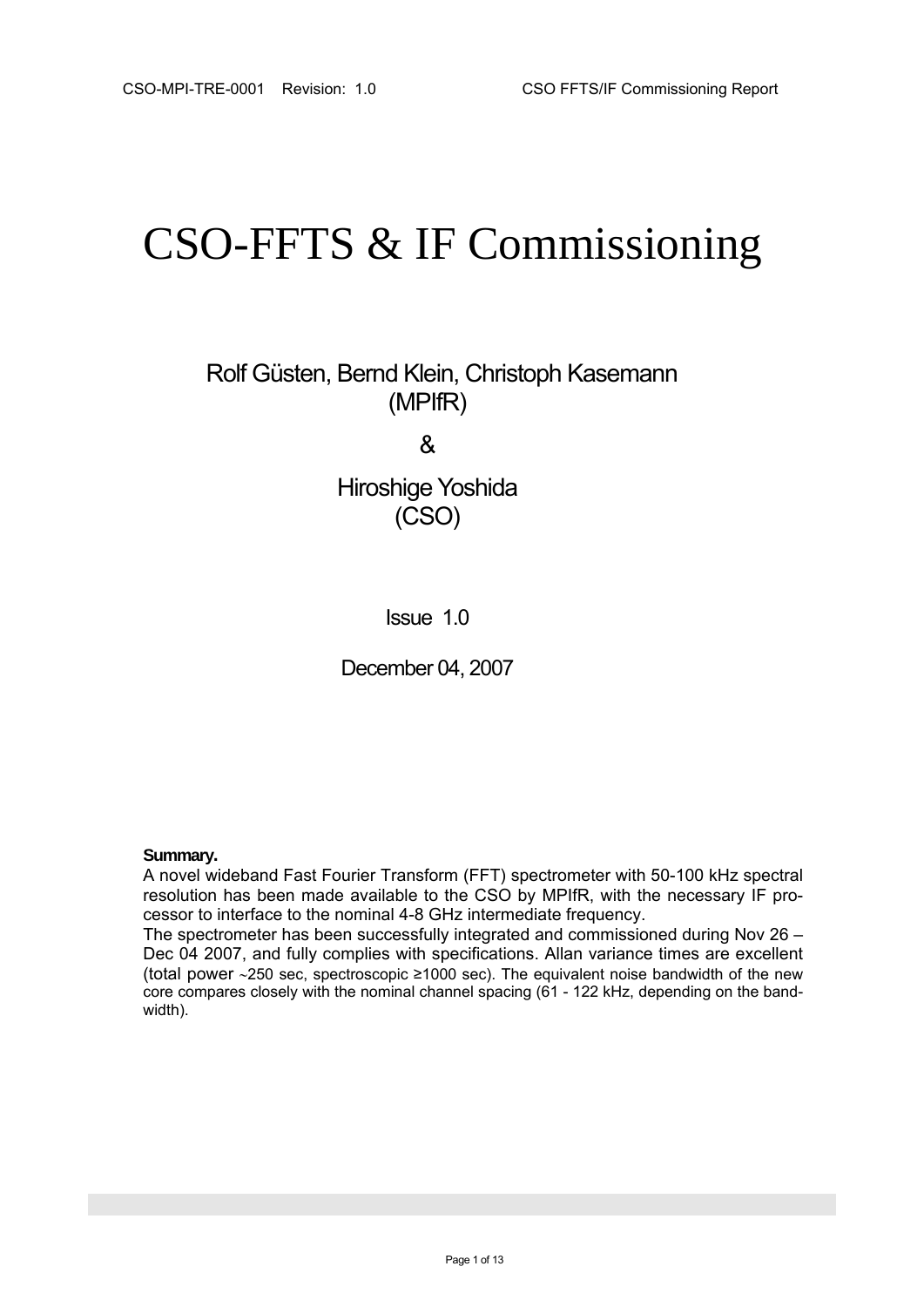# **Change Record**

| <b>REVISION</b> | <b>DATE</b> | <b>AUTHOR</b> | <b>SECTIONS/PAGES</b><br><b>AFFECTED</b> | <b>REMARKS</b>     |
|-----------------|-------------|---------------|------------------------------------------|--------------------|
| 0.1             | 01.12.07    | Güsten        | $-$ all $-$                              | new issue          |
| 0.2             | 03.12.07    | Güsten        |                                          | Comments from team |
| 0.3             | 05.12.07    | Güsten        |                                          | incl. 500 MHz mode |
|                 |             |               |                                          |                    |
|                 |             |               |                                          |                    |
|                 |             |               |                                          |                    |
|                 |             |               |                                          |                    |
|                 |             |               |                                          |                    |
|                 |             |               |                                          |                    |
|                 |             |               |                                          |                    |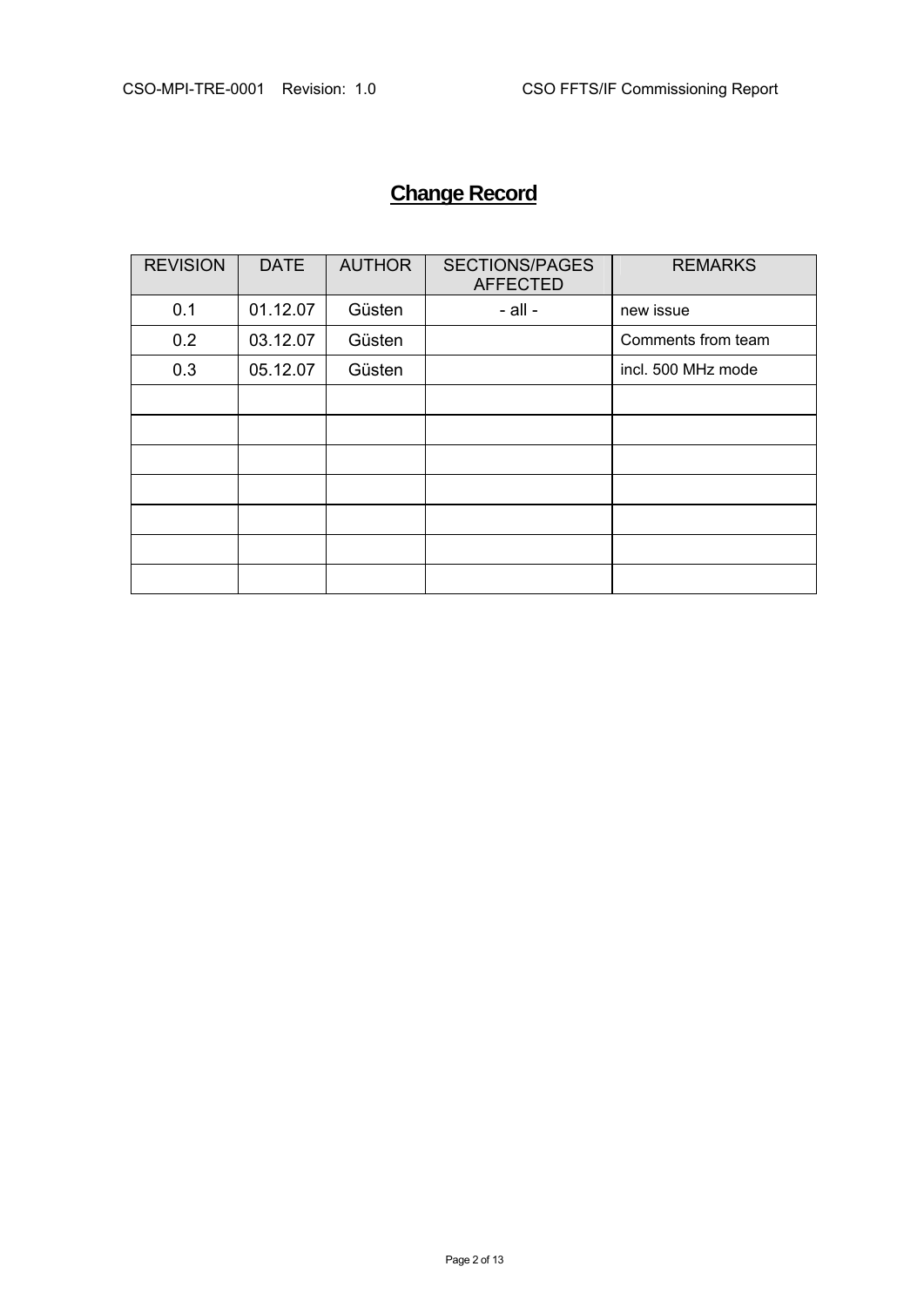# **Table of contents**

| 1                        |                                                        |  |  |
|--------------------------|--------------------------------------------------------|--|--|
| $\mathbf{2}$             |                                                        |  |  |
| 3                        |                                                        |  |  |
| 4                        |                                                        |  |  |
| 5                        | Verification of the Hardware as installed at the CSO 5 |  |  |
| 6                        |                                                        |  |  |
| 6.1<br>6.2<br>6.3<br>6.4 |                                                        |  |  |
| $\overline{\mathbf{z}}$  |                                                        |  |  |
|                          |                                                        |  |  |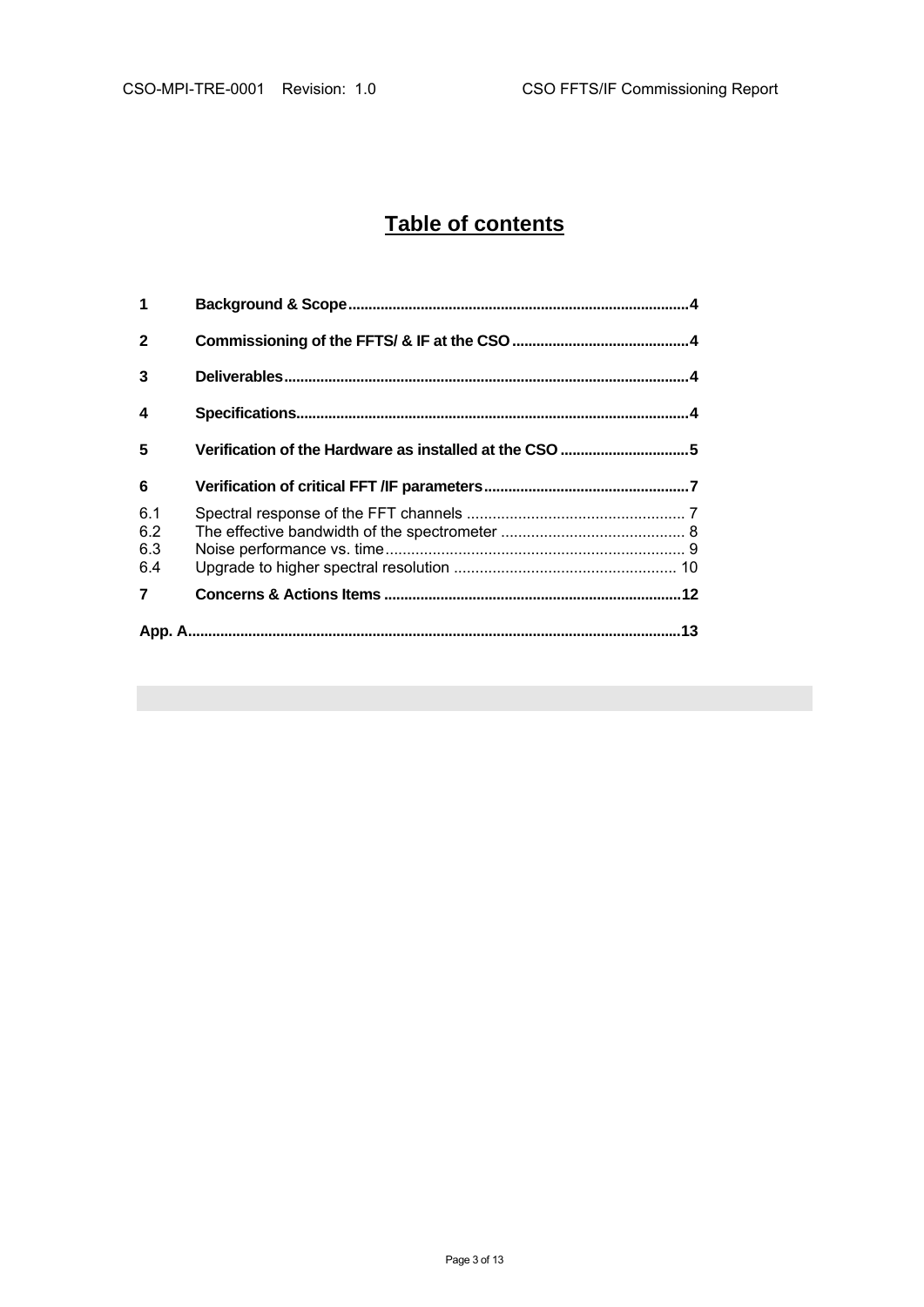### **1 Background & Scope**

End of 2006 it was agreed between MPIfR (R. Güsten) and CSO (T. Phillips) that MPIfR shall deliver a high spectral resolution (∼100 kHz) wideband (∼1 GHz) FFT spectrometer for operation with the CSO facility heterodyne receivers. The delivery does include the IF processor unit to interface with a nominal 4-8 GHz IF.

In this document we describes the commissioning of this novel FFT spectrometer and associated IF processor.

# **2 Commissioning of the FFTS/ & IF at the CSO**

Integration of the shipment in the backend room at the CSO started Nov. 26, 2007. After extensive debugging and optimization of the interfaces to the CSO hardware and control, a first spectrum on sky was recorded Nov.29 (because of mediocre weather conditions, all tests on sky were performed with the 230 GHz side cab receiver).

The commissioning team consisted of Rolf Güsten, Bernd Klein, Christoph Kasemann (MPIfR) and Hiroshige Yoshida (CSO).

## **3 Deliverables**

Deliverables are a 4-8 GHz IF processor and power supply, and a 1x 1 GHz wide FFT spectrometer with control unit and external display. A set of documents is delivered:

| <b>RD-01</b> | CSO-MPI-MAN-01 | <b>CSO-IF processor User Manual</b>           |
|--------------|----------------|-----------------------------------------------|
| <b>RD-02</b> | CSO-MPI-DSD-01 | <b>CSO-IF processor Design Description</b>    |
| <b>RD-03</b> | CSO-MPI-MAN-02 | <b>CSO-FFTS User Manual</b>                   |
| <b>RD-04</b> | CSO-MPI-DSD-02 | <b>CSO-FFTS Design Description</b>            |
| <b>RD-05</b> | CSO-MPI-ICD-01 | CSO-IF processor SCPI commands                |
| <b>RD-06</b> |                | folder with electrical diagrams & data sheets |
|              |                |                                               |

#### **4 Specifications**

The characteristics of the spectrometer are summarized in [RD-02] & [RD-04]. The FFTS provides

- 1 GHz bandwidth (for astronomical applications asking for high out-of-band signal rejection, the usable bandwidth is limited to ∼950 MHz (10 dB) due to aliasing filtering the band edges – see Sect. 6.2) with
- 8192 channels (spacing: 122 kHz, equivalent noise bandwidth: 117 kHz).

The IF processor converts a 1 GHz wide segment out of the nominal 4-8 GHz IF output of the CSO heterodyne receivers to the 0 -1 GHz video input band of the FFTS.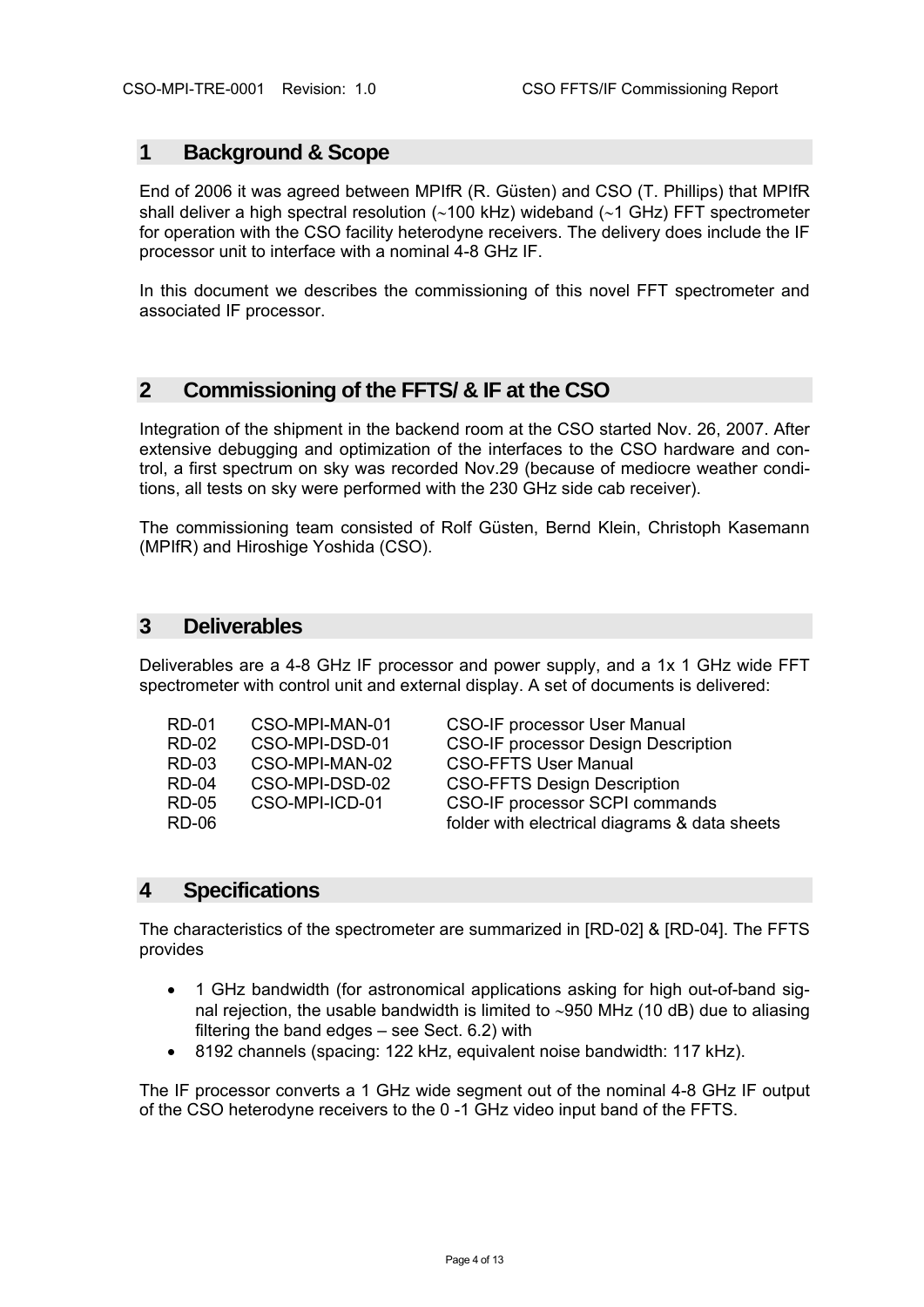## **5 Verification of the Hardware as installed at the CSO**

The FFTS & IF units were installed on Nov.26 in the backend room of the CSO (App.A), connected to the CSO UPS. Basic functional tests with the internal noise source were performed, confirming the status of the system as recorded prior to shipment. Fig.1 displays a standard Allan variance test on the noise source, measured in the night of Nov.27, parallel to ZSPEC observations.



Fig.1. Measurement of the continuum (channel # 200) and spectroscopic (# 800 vs. 200) Allan variance of the FFT/IF spectrometer as installed at the CSO. Data were taken on the integrated 4-8 GHz noise source. The variance is calculated for two 1 MHz broad channels, separated by 600 MHz within the 1 GHz video band. Total power (continuum) AV times are ∼250 sec, the spectroscopic AV time is ≥1000 sec.

The input of both, the 1-2 GHz IF of the 230 GHz side cab (after up-conversion) and the 4-8 GHz IF of the 270 GHz Cassegrain heterodyne receiver, was connected for these tests. Weather constrained, observations on-sky were performed at 230 GHz (CO2-1) only.

Control of the FFTS and the IF via the CSO UIP and successful data acquisition was established on Nov.28. A first position-switched CO(2-1) spectrum was measured towards W3(OH) in the evening of Nov.29 (Fig.2).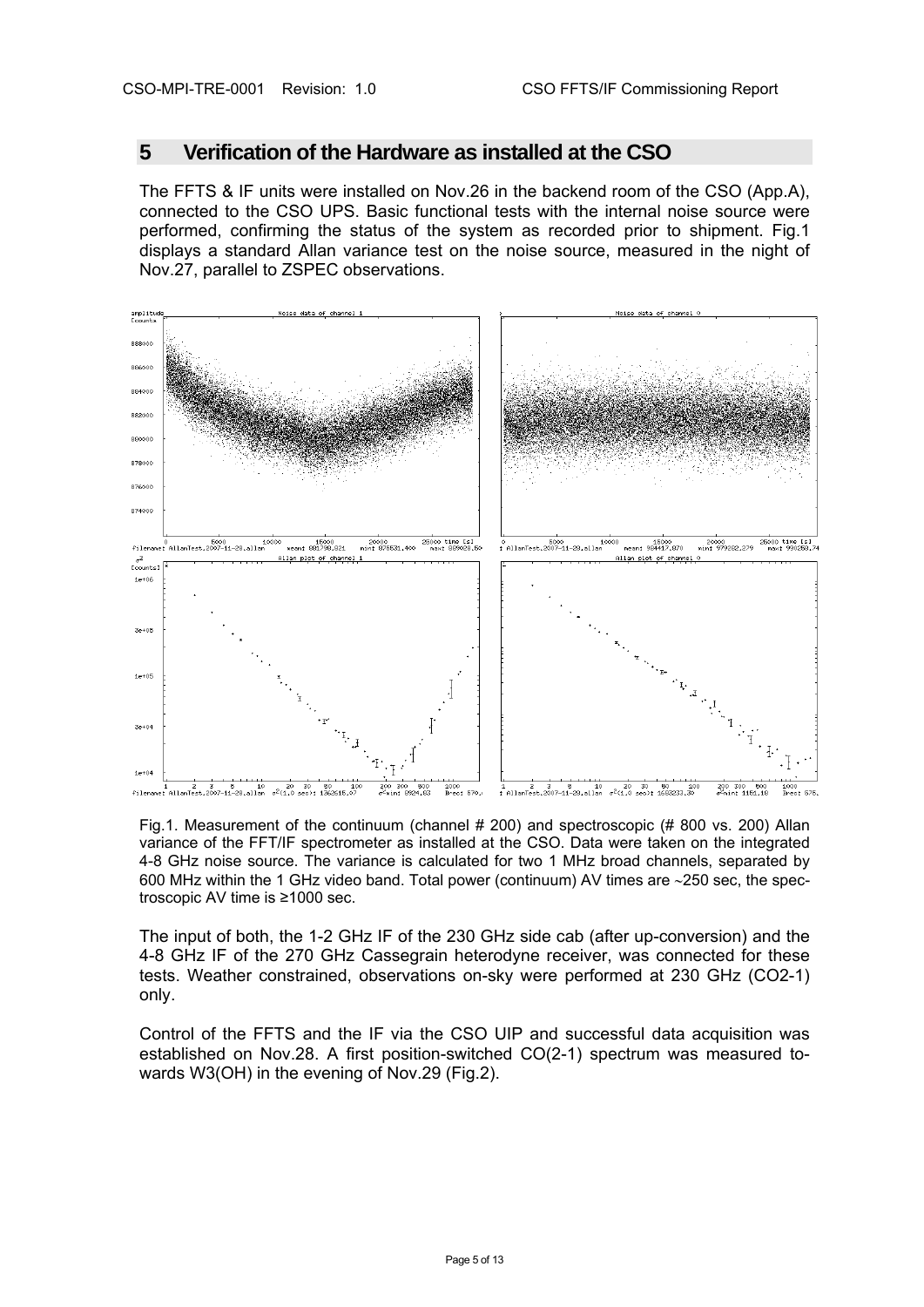1049; 1 W3(OH) 12CO2-1-3 CSO FFTS 1 0: 30-NOV-2007 R: 30-NOV-2007 RA: 02:27:03.900 DEC: 61:52:25.00 (2000.0) Offs: 0.0 0.0 Eq Time: 0.6870 EI: 22<br>Dv: -7.9358E-02 LSR Unknown Tau: 0.1400 Tsys: 760.1 EI: 22.26 N: 16384 IO: 8193.  $VO: -47.00$ F0: 230537.970 Df: 6.1035E-02 Fi: 233537.494



Fig.2. **First-light spectrum** with the CSO-FFTS & IF processor, recording a 1 GHz wide spectrum towards W3(OH). Frontend: side cab 230 GHz Rx, with the CSO up-converter. The integration time of this total power observation was 0 sec, the reference position was at 600" AZ (afterwards, a pointing offset of ca. 10" was determined).



Fig.3. Our "second light" FFTS spectrum of CO(2-1) towards W3(OH), after peak-up on a nearly pointing reference. The on-source integration time was 6.8 min (with T<sub>sys</sub> ~610 K). The right panel shows a blow-up of the same spectrum.

The next day, Nov.30, the wobbler was successfully integrated and 2-phase measurements were performed (Fig.4). Finally, on-the-fly data were taken during an RA slew across W3(OH), though during rather miserable atmospheric conditions.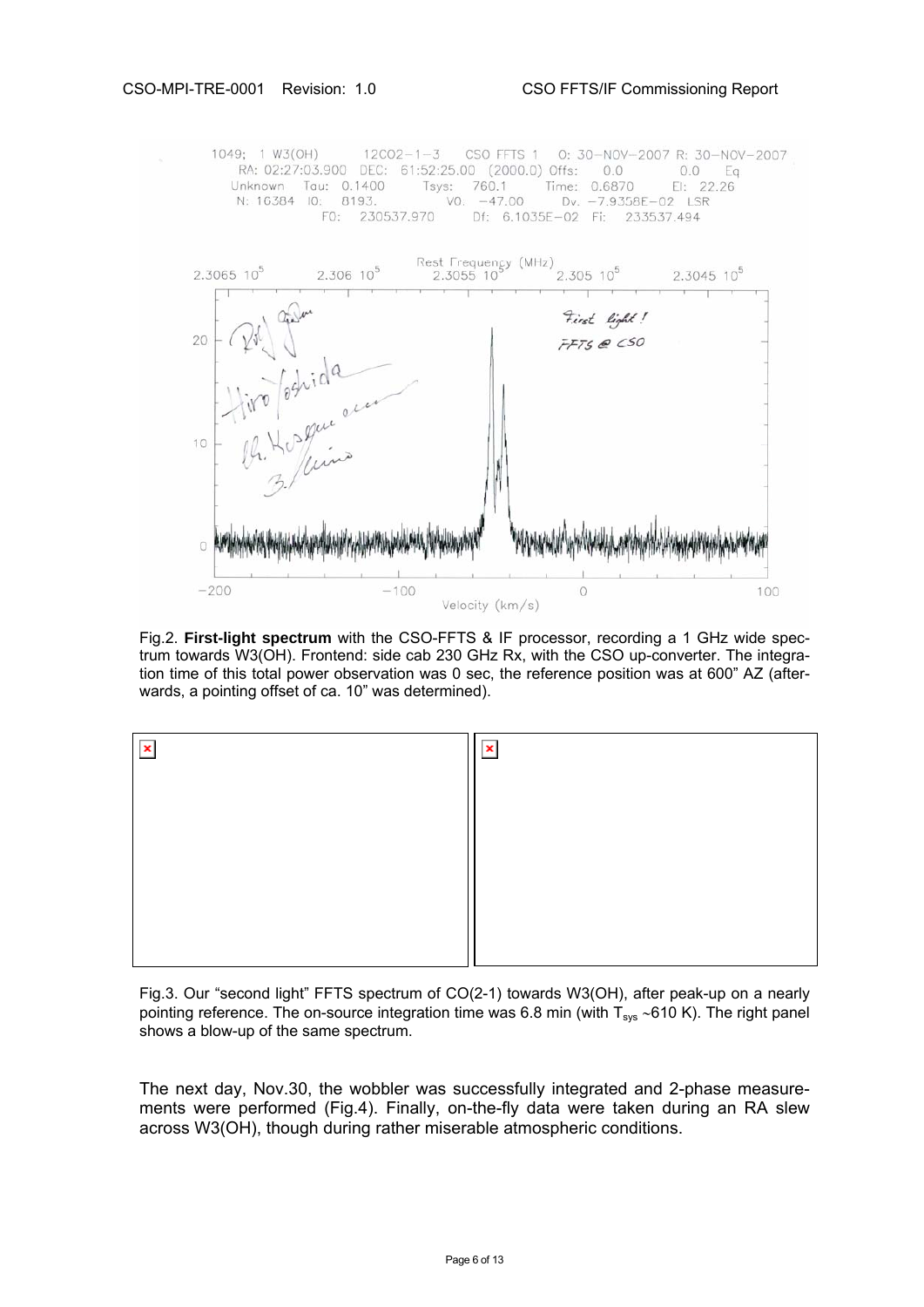

Fig.4. First FFTS spectrum observed in wobbler mode (300" throw, 0.5 Hz), during rather limiting atmospheric conditions (8 mm  $H_2O$ ). The spectrum to the left displays the FFTS data in nominal resolution (120 kHz). In the right panel, this spectrum has been box-smoothed to the nominal resolution of the AOS (1.2 MHz), superimposed in red. The data agree pretty nicely, differences are likely due to the different effective resolutions/spectral responses of the two backends.

## **6 Verification of critical FFT /IF parameters**

#### **6.1 Spectral response of the FFT channels**

The spectral response of the FFT spectrometer depends on the FPGA signal processing pipeline, which – in view of the rapid increase of FPGA performance – is a field of continuous optimization. As baseline (upon delivery) a windowed-FFT using a Blackman-Harris function was implemented (this core is also in routine operation at the APEX). Thanks to the miserable weather conditions, we took the opportunity to characterize and optimize more recent core developments (see references in RD-04).

Finally, we decided to install an optimized core, which instead of the BH window, uses a "4-fold weighted overlap add (WOLA)" pre-processing. $1$ 



Fig.5. Frequency response of the FFT channels for the WOLA core (left panel). The response was confirmed with a narrow (few kHz) line that was injected via a power splitter (combining the

<sup>&</sup>lt;sup>1</sup> Except for the first-light spectra (Fig.2,3) that were gathered with the Blackman-Harris windowed FFT, all data presented in this report have been taken with the WOLA core.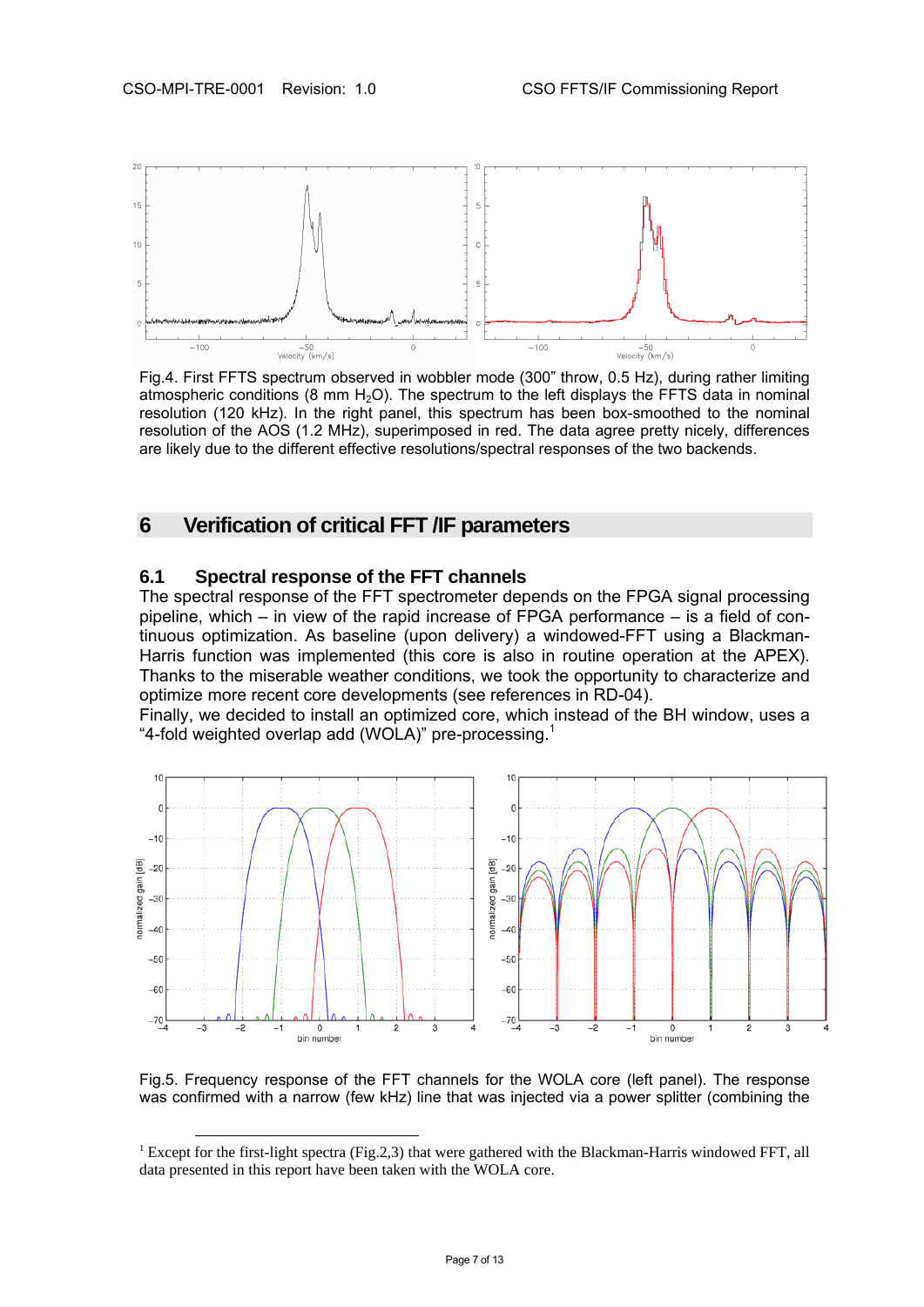signal from the noise source) from an Agilent synthesizer E8257D. For comparison the response of an autocorrelator is given (right panel).

The channel spacing was confirmed during these measurements to 122 kHz, linear over the full spectral range spectral as predicted. For this core, the 3dB bandwidth was measured to 115 kHz, the equivalent noise bandwidth $^2$  is 117 kHz.



Fig.6. Simulation of the superior spectral response function of the FFT WOLA core, compared to an autocorrelator, which equivalent noise bandwidth is 1.7 times the channel spacing.



Fig.7. The spectral response of the CSO-FFT/IF as measured for both the 1000 and the 500 MHz core. The response functions are identical.

#### **6.2 The effective bandwidth of the spectrometer**

As explained in RD-02 & RD-04, due to the high dynamic range of the FFT spectrometer (48 dB of the 8-bit ADC) the IF processor has to limit the band edges with steep band pass filters to avoid aliasing by out-of-band signals. However, because of the limited steepness of any analog filter, residual aliasing is unavoidable, thereby limiting the usable bandwidth of the spectrometer. To characterize the actual response of the spec-

 $2$  The Equivalent Noise Bandwidth is the width of a fictitious rectangular filter such that the power in that rectangular band is equal to the actual power of the signal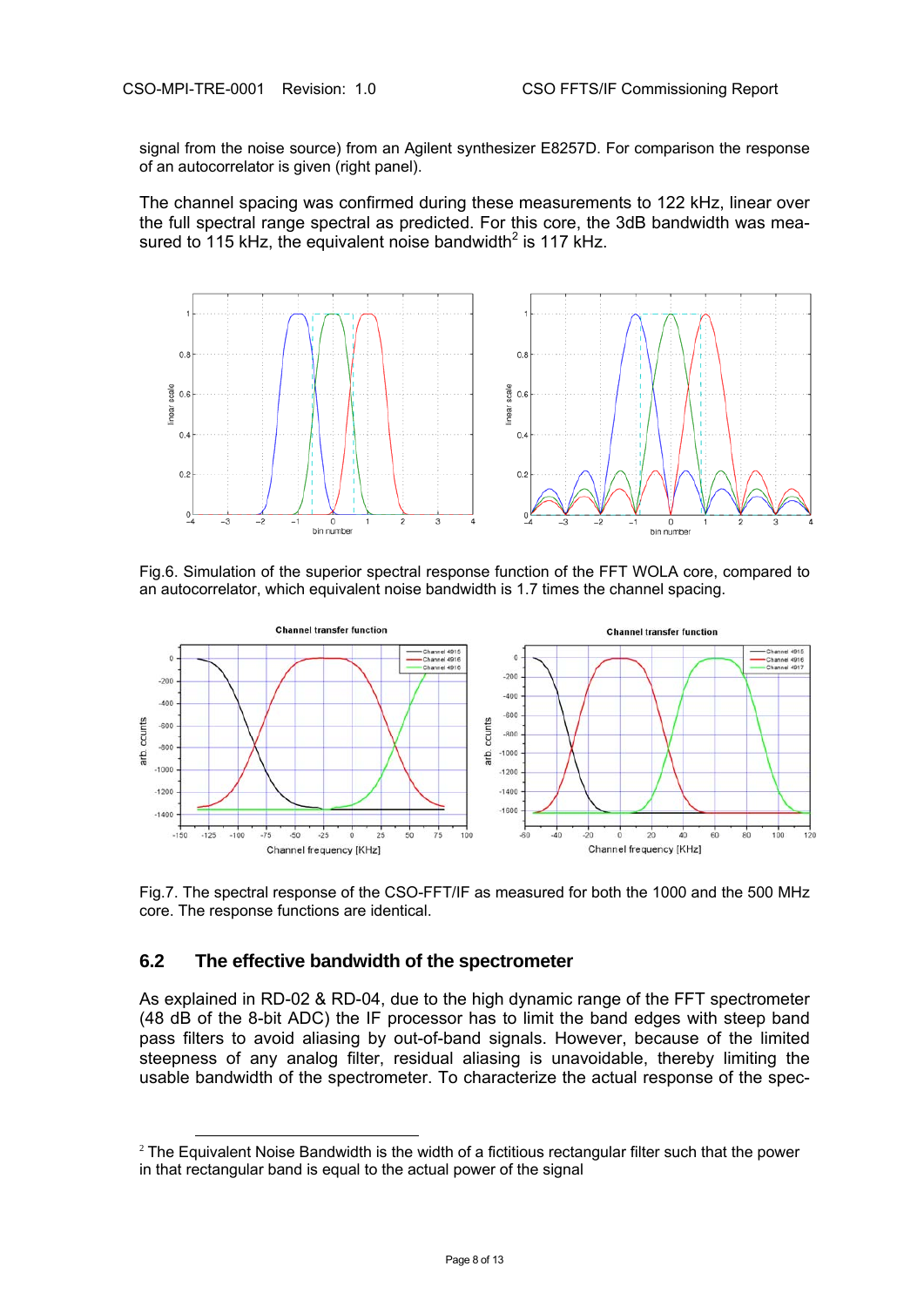trometer at the band edges, we measured the response again by injection of a narrow line signal (using the same set-up as explained in the previous section).

The transfer function has been measured to design (see Fig. 8):

- the transfer function at the lower IF edge is very steep, and the bandwidth of the spectrometer is limited by max. 20 MHz due to in-band roll-off. Out-of-band signals are suppressed by more than 20 dB.
- the upper edge is more critical (design-driven, filters are less steep), and aliasing must be taken into account by the careful observer. Depending on the astronomical application, the upper 30 (10 dB) to 60 MHz (20 dB suppression) shall be discarded.

This finding was confirmed on sky: during a CO(2-1) measurement towards W3(OH), the center frequency was offset by -550 MHz, so that the CO line was still detected in the wide(r) band AOS, but was 50 MHz outside the 1 GHz FFTS band edge. No line (0.1 K) was detected in the FFTS, from which we derive a min suppression of >23 dB (19/0.1).



Fig.8. Transfer function of the FFTS/IF-processor. The lower half of the 1 GHz IF band is limited to -480 MHz, the upper half to +440 to 470 MHz for 20 (10) dB suppression, respectively.

#### **6.3 Noise performance vs. time**

Unfortunately, limited sky performance made a deep integration difficult. On Dec.01 we managed to acquire a short total of 45 minutes (on source) with the 230 GHz side cab receiver towards o-Ceti. Both, the AOS and the FFT spectrometer were operated in parallel. Observations were performed in wobbler mode (60", 1 Hz, double beam switch, 4x10 sec on source per scan).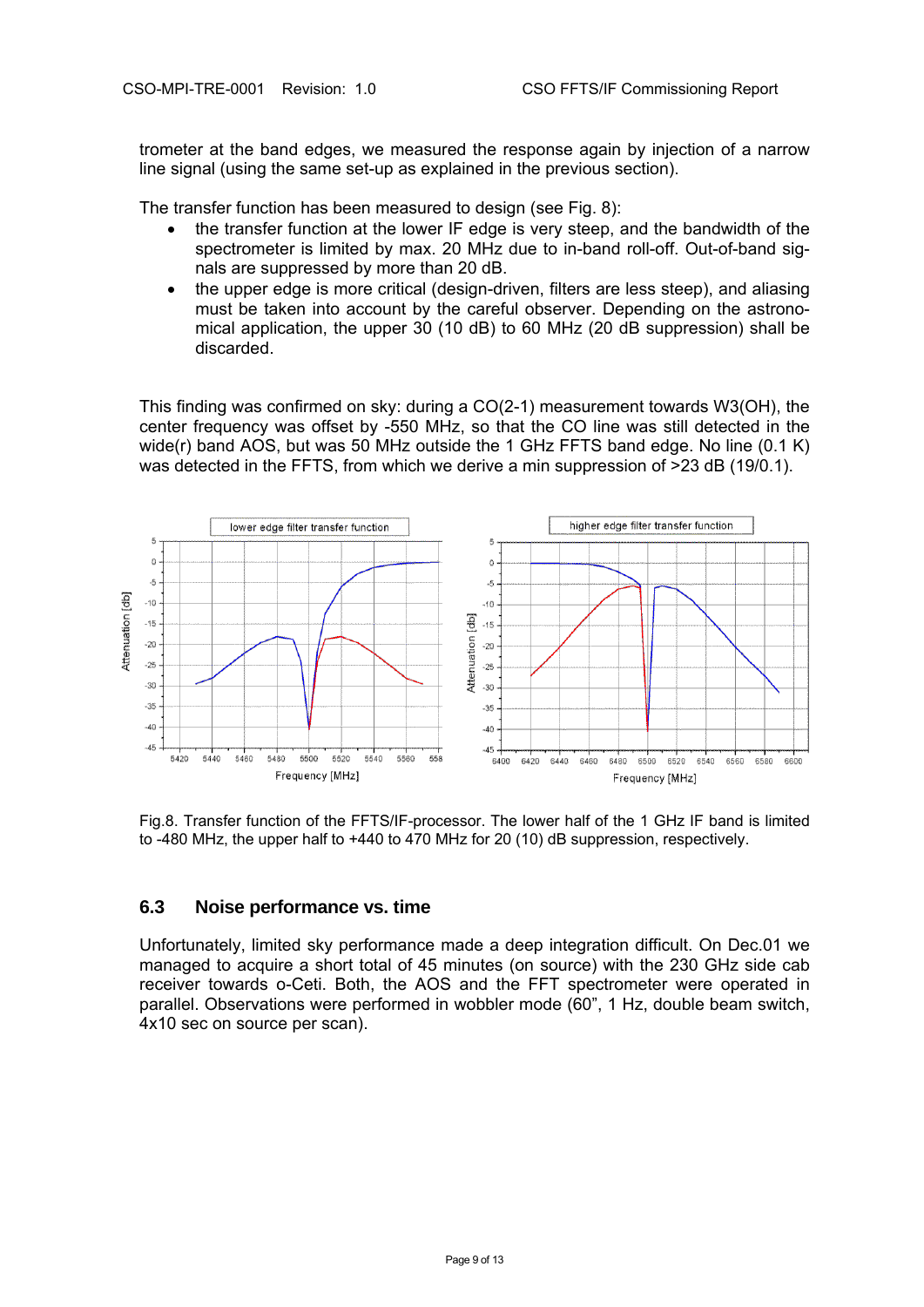

Fig.9. Noise of the cumulated spectra of a 46 min (on-source) long CO(2-1) integration towards o-Ceti, using the side cab 230 GHz receiver (FFTS: black dots, AOS: red dots). Open dots display the noise of the individual scans, reflecting unstable sky conditions.

Analysis of the noise in the accumulated FFTS spectrum reveals perfect agreement with the noise expected from the radiometer formulae ( $T_{rms} = T_{sys}/\sqrt{0.5 \cdot \Delta v \cdot t_{on}}$ ):

- Because  $T_{sys}$  increases rapidly in the lower IF band (feature of the frontend), we limit our analysis to velocities -600 ≤  $V_{\text{lsr}}$  ≤ +200 km/s: with T<sub>sys</sub> = 580 K and 46 min on-source integration, an effective channel resolution of 120 kHz, we expect a rms noise of 45.1 mK.
- The noise rms actually measured in the spectrum (base 0) in this velocity window is 44.6 mK – in excellent agreement.

Note: we find a significant discrepancy between the FFTS noise and the noise derived in the AOS spectra, which – for its nominal resolution – reveals a too low noise level. It seems that the effective (receiving) bandwidth of the AOS has degraded as compared to the data sheets. With a receiving bandwidth of 1.55 MHz (data sheets) we expect a noise of 13.4 mK (using the formulae above), while we measure only 9.7 mK.

#### **6.4 Upgrade to higher spectral resolution**

With continuing subaqueous conditions we pursued further real-time software developments with the new WOLA core, thereby enabling an additional FFTS mode, providing higher spectral resolution:

- 500 MHz nominal bandwidth (for astronomical applications asking for high out-ofband rejection (10 dB), the usable bandwidth is ∼450 MHz – Fig.10) with
- 8192 channels (frequency spacing: 61 kHz).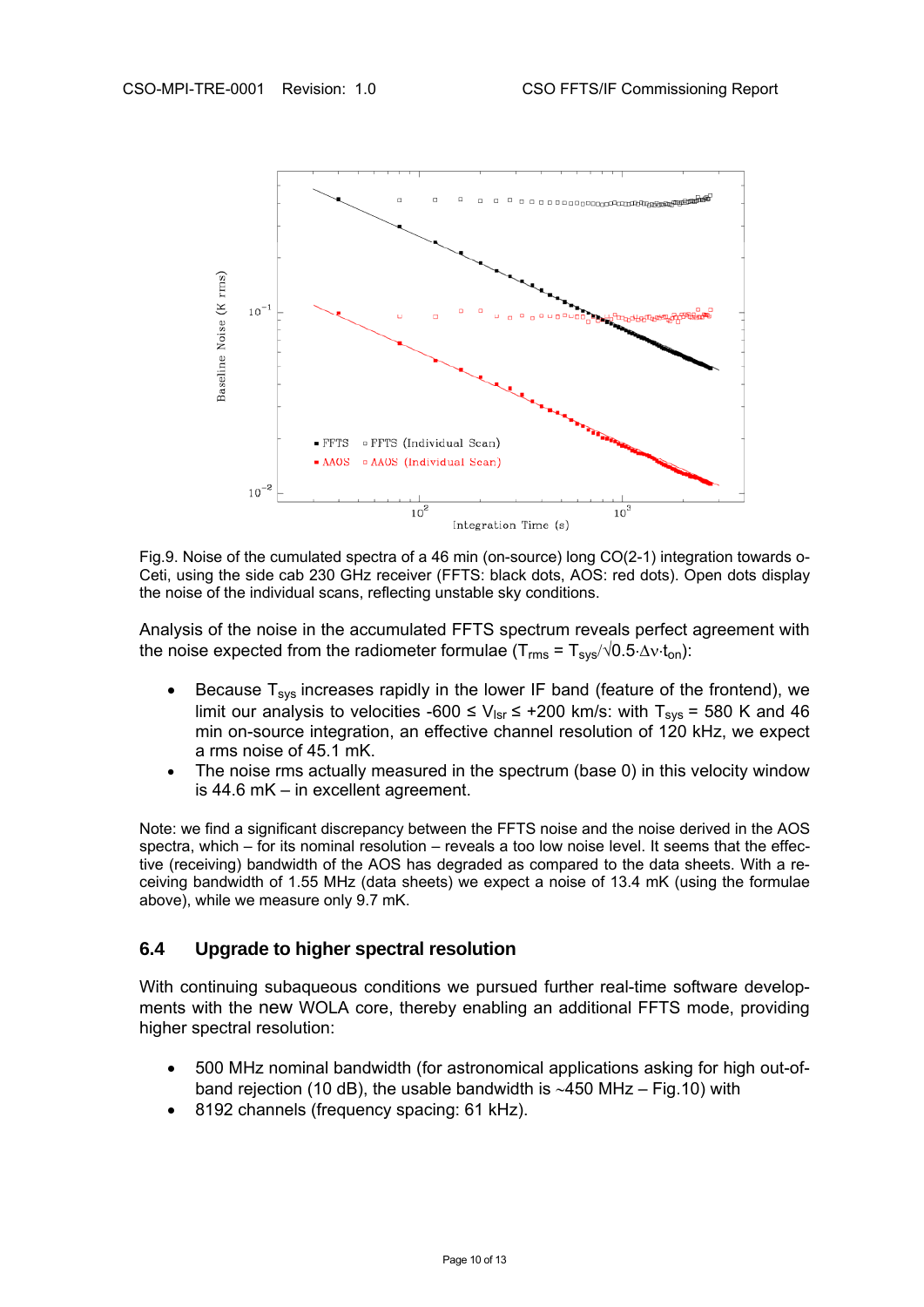Following the set-up described above, we also measured the spectral response function of the channels in this mode (which, scaled to the frequency spacing, is identical to that of the 1 GHz mode):



• the 3 dB bandwidth is: 57 kHz; the equivalent noise bandwidth: 58 kHz.

Fig.10. Transfer function of the spectrometer in the 500 MHz mode: suppression is good, the lower half of the IF band can be used up to -230 MHz or more, unless very high rejection is required (220 MHz for 20 dB). The performance of the filter at the upper band edge has not changed (Fig. 8).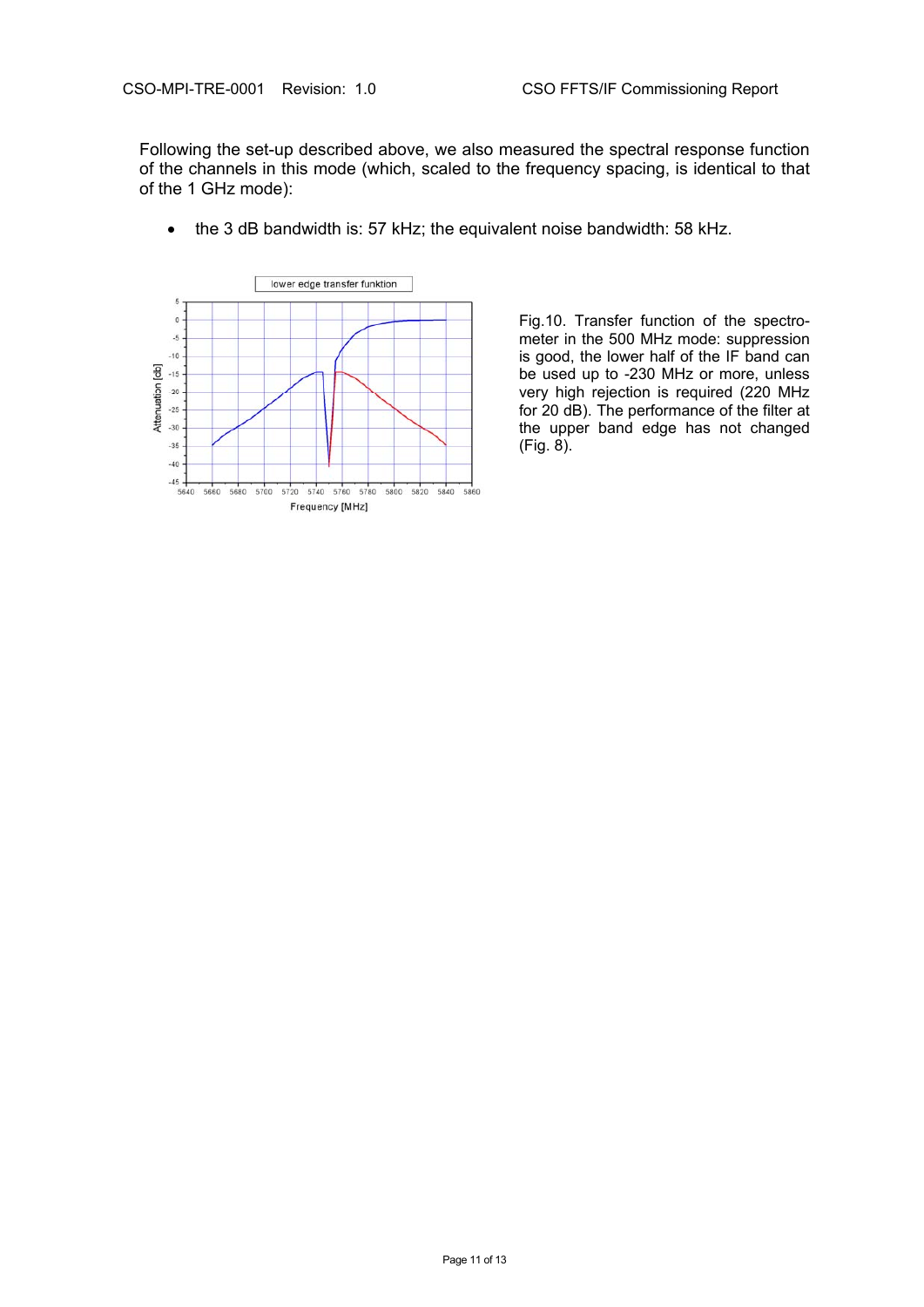# **7 Concerns & Actions Items**

Overheating of the units is a potential operational risk. The ambient temperature in the CSO backend room is surprisingly high, both day and night. We run into temperature safety limits for the IF processor [RD-01] and, in particular, for the FFTS [RD-03] repeatedly (rather unexpectedly, because similar/identical units operate safely at the even higher APEX altitude). Additional fans were installed to lower the temperatures, but this can only be a temporary solution. R. Chamberlain took an action to re-locate major heat sources from the room like the water chiller of the AOS/IF processor.

Currently, the FFTS/IF is hooked up the CSO UPS. CSO shall establish a procedure to ensure that the units will always be and remain protected.

There is a concern about the number of switches of the relays controlling the attenuator in the IF processor. By the standard CSO calibration scheme (driven by the limited dynamic range of the AOS, adding 3dB for the hot calibration phase) we expect 100k cycles over a 5 yrs period, which is still well below the lifetime quoted by the manufacturer (1 million), but causes some worries about the actual performance of the relays (based on our experience at APEX). There are two ways to cope with this (potential) aging effect:

- optimize the calibration scheme to minimize the number of relay switches: except for maybe - 1.3 mm observations at lowest sky temperatures, the dynamic range of the FFTS does not require adding (3 dB) attenuation in the (hot) calibration cycle. Autolevelling "on-sky" only would bring the number of cycles into a safe regime.
- continue the calibration scheme "as is", and be prepared to replace the relay(s) at some tbd time (costs are a few  $k \in \mathbb{R}$ ).

Given the dynamical range of the FFTS/IF, we recommend a modification of the CSO calibration procedure:

- for (submm)frequencies (300 GHz and beyond, where the sky contributes significantly to the system noise temperature) use autolevel "on-sky" only (the dynamic range of the FFTS/IF can handle the hot-phase counts), thereby reducing the number of relay cycles
- continue to perform the "classical" CSO calibration scheme with the 230 GHz receivers (3 dB in & out): with the excellent  $T_{Rx}$  of these receivers we may get into the dynamic range limits of the IF/FFTS system for the very best possible sky conditions. In a more sophisticated approach, the control system would monitor the TP counts (IF), and switch into the 3dB-add mode only if necessary.